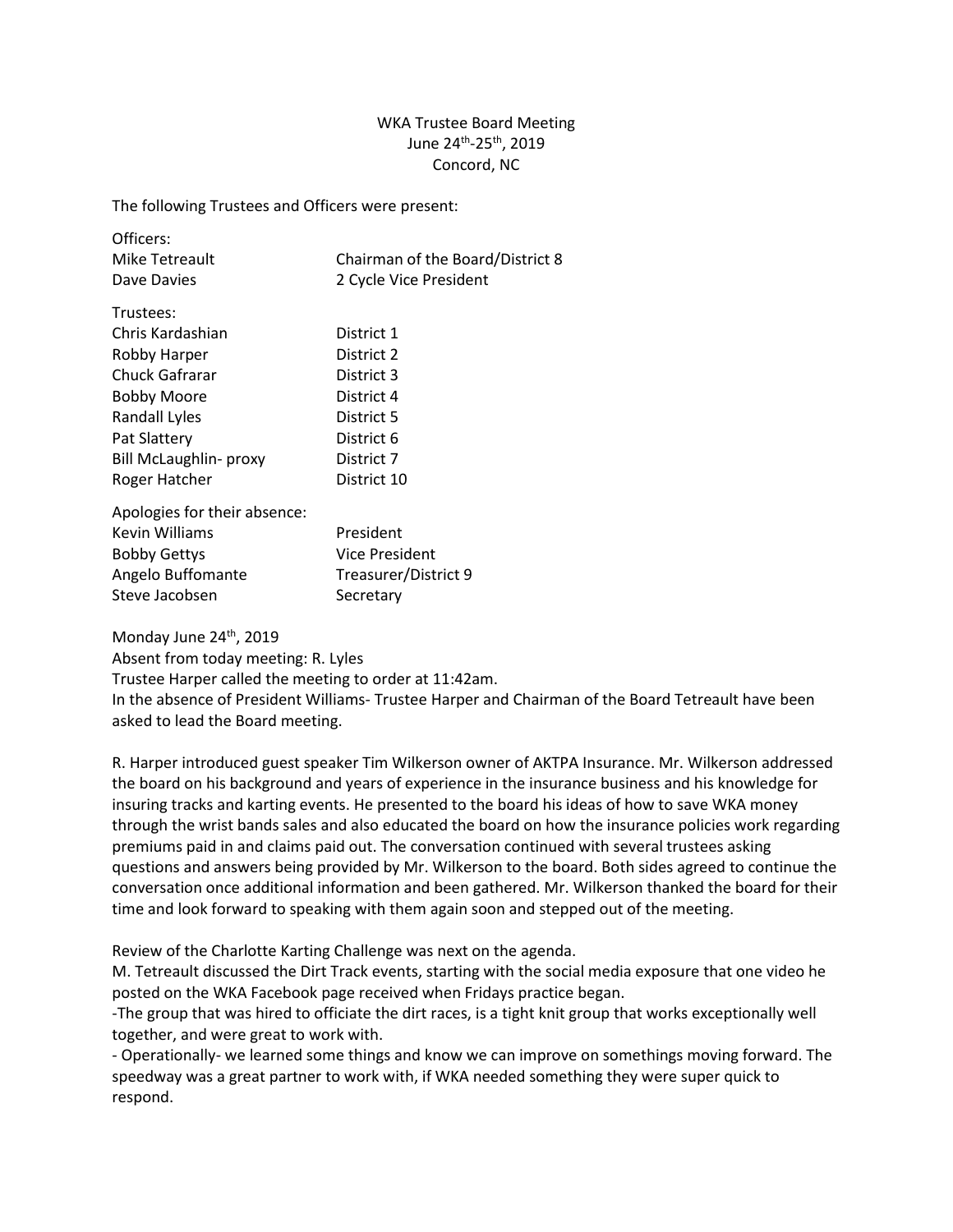- The racers seemed happy with the track conditions.

- Discussion of the actions of one UAS competitor.

R. Harper discussed the Road Race event:

- Over all he felt that there was a good turnout, the date hurt us some, but hopefully going forward we can have a different date and the turn out will be better.

- Staff at CMS was great to work with in helping with the track layout and moving of tire bundles - The track layout discussion took place- Road racers were disappointed that they did not receive more

of the Roval to race on. The board understood their frustration and was in agreement that that needs to be reviewed for the next event there at Charlotte.

M. Tetreault updated the board on the ManCup event

- Entry count was lower than what we had hoped for.

- Discussion of the events track layout was discussed and how the track layout was decided on prior to the event. The track was fast and some people did not feel that it was safe, while some people expressed they had a good time at the event, because it was a challenge and unlike a kart track they had ever run before. The discussion of options for future sprint track layout and location was discussed. - Saturdays decision to end the race day when the rain came in was discussed along with how the points were decided based on ending of the day. Some felt that the decision was made to quickly to call off the day and not allow the competitor to run after the rain and lightning had stopped. Some also felt that they should have been able to run their main races the next morning in place of their warm up round.

M. Tetreault presented the board a brief history of karting in the US dating back to 20 yrs to the present and how many series there are now versus then. A 2019 calendar was presented to the board with each racing series race included on the calendar, to show how much kart racing is happening across the US, which lead to a discussion on the 2020 WKA season. A detailed discussion took place, on track locations, weather at those tracks during the year, and what engines that are being run at those tracks and within those regions across the US. M. Tetreault asked the board to review and think about class structure for 2020 and also event format, do we want to continue the same race format for Saturday and Sunday? Potential track destinations for 2020 were discussed and the board agreed to allow President Williams and M. Tetreault to continue to explore some options and destinations for the next conference call.

R. Harper asked the board to review Rules 362.16- Stock Honda and 362.17- Sprint Shifter regarding the drivers age requirements. Our current tech manual requires the driver to be the age of 18, where other series or clubs allow the driver to be the age of 16 starting the new competition year in Daytona. Motion was made by R. Harper to change the age requirement on rules 362.16 and 362.17 to Drivers required age: 16 and older.

Seconded by Bobby Moore vote: M. Tetreault- yes, R. Hatcher- yes, P. Slattery- yes, C. Kardashianyes, C. Gafrarar- yes, R. Harper- yes, B. Moore- yes Motion passes

Upon reviewing rules- Board noted that rule 103.2.1 date needs to be updated for next years rule book.

M. Tetreault presented to the board the idea of having a rule book/ tech manual for more than one year. Discussion took place among the board of the pros and cons of this idea, and no decision was made at this time.

R. Harper present the topic of spec fuel for Road racing to the board. After discussion among the board on different brands of fuel, different testing procedures and how different some fuels test versus others,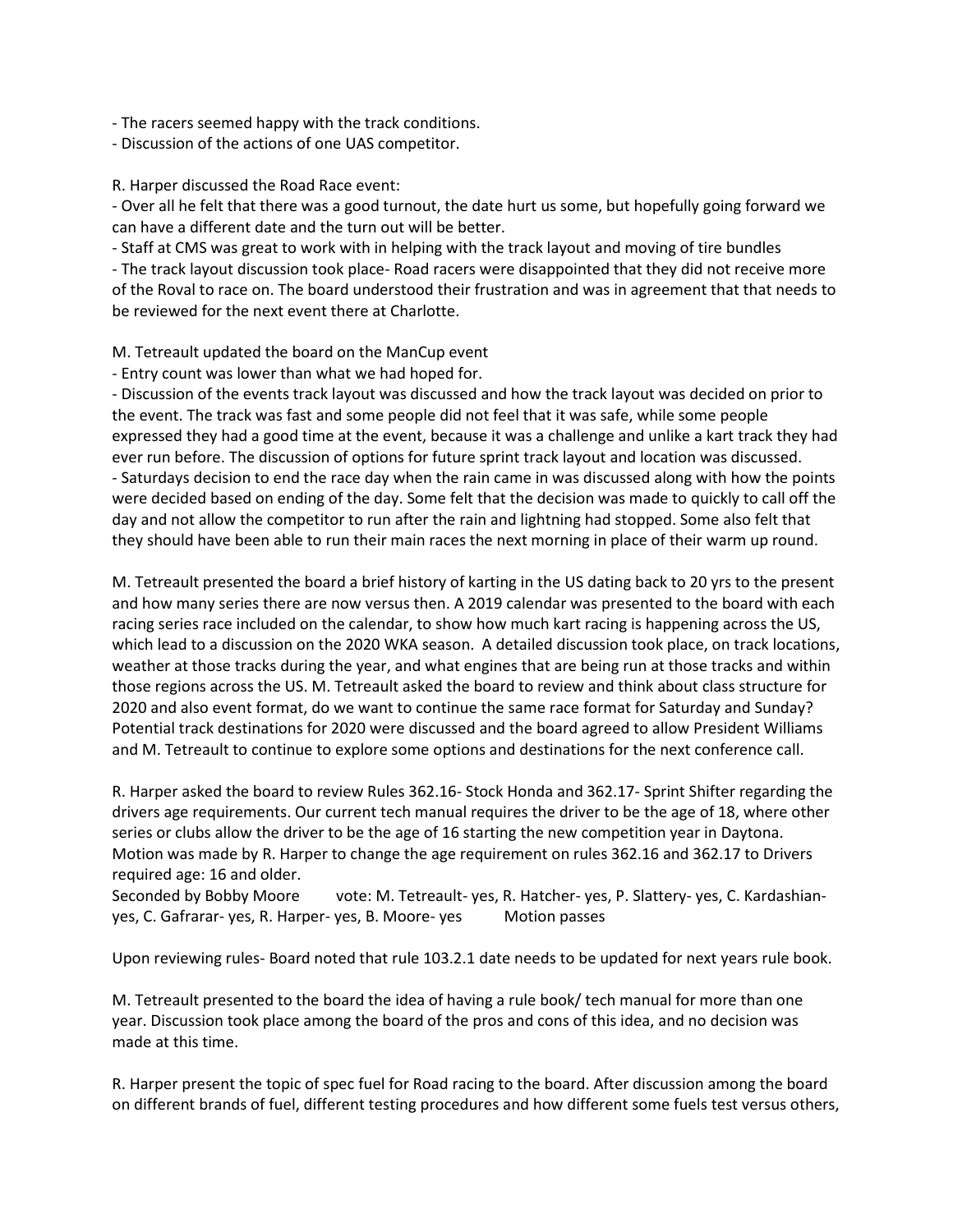R. Harper. R. Harper asked the board to continue this discussion at the next meeting after he has had an opportunity to speak with the Road Race Competition Committee.

R. Harper presented to the board that the Road Race Competition Committee is requesting to add the Vortex Engine to the KA100 class. After some discussion R. Harper advised the board he needs to take this back to the competition committee for more review. Topic is tabled until next conference call.

5:04pm Motion to adjourn made by R. Harper Seconded by: R. Hatcher

Tuesday June, 25<sup>th</sup> Absent from todays meeting: R. Hatcher 8:44am M. Tetreault called the meeting to order.

M. Tetreault advised the board that we had a sanctioned track reach out to WKA and ask about WKA having or creating a WKA Qualifying Line up regulation in the tech manual, as we currently do not. After discussion among the board it was decided that since different tracks do qualifying line ups differently, such as pill picks, fastest lap during qualifying, number draws or based off order in which entry was received, it was best that WKA not create or stipulate how qualifying line up should be done, allowing the tracks to decide what would be best for them.

The new Honda engine motor for Kid Karts were discussed. The board decided at the time to table it for future discussion.

Discussion of Cadet 206 weight was discussed. It had been previously discussed and voted on during the last Board members conference call to change the minimum weight to 250lbs. A competitor's dad asked the board to re-review the weight. The board agreed to discuss during the next call, since President Williams was present and he had presented his findings to the board and they would like for him to be on the call.

R. Lyles presented to the board a set of rules that the Dirt Competition Committee would like to see added into the tech manual for the Open Modified class.

Open Modified #375 lb or Limited Modified up to .080 or #350 lbs.

-Any flat head single cylinder aluminum cast block only. Commercially available at least 60 days prior to the event. No over head valves will be allowed.

- No Billet Block's allowed
- Any bore and stroke combination- 14.5 Cubic Inch Maximum
- Formula for cubic inches: Bore x Bore x .7854 x stroke= cubic inch
- No PVL ignitions allowed
- Single carburetor only. Normally aspirated, no fuel injections allowed.
- Maximum valve diameter- 1.500"
- -Stock factory 5HP flywheels may not be used. Listed below are the only legal flywheels:
	- Clements #BSA
	- Hortsman
	- Holloway or ARC #6607